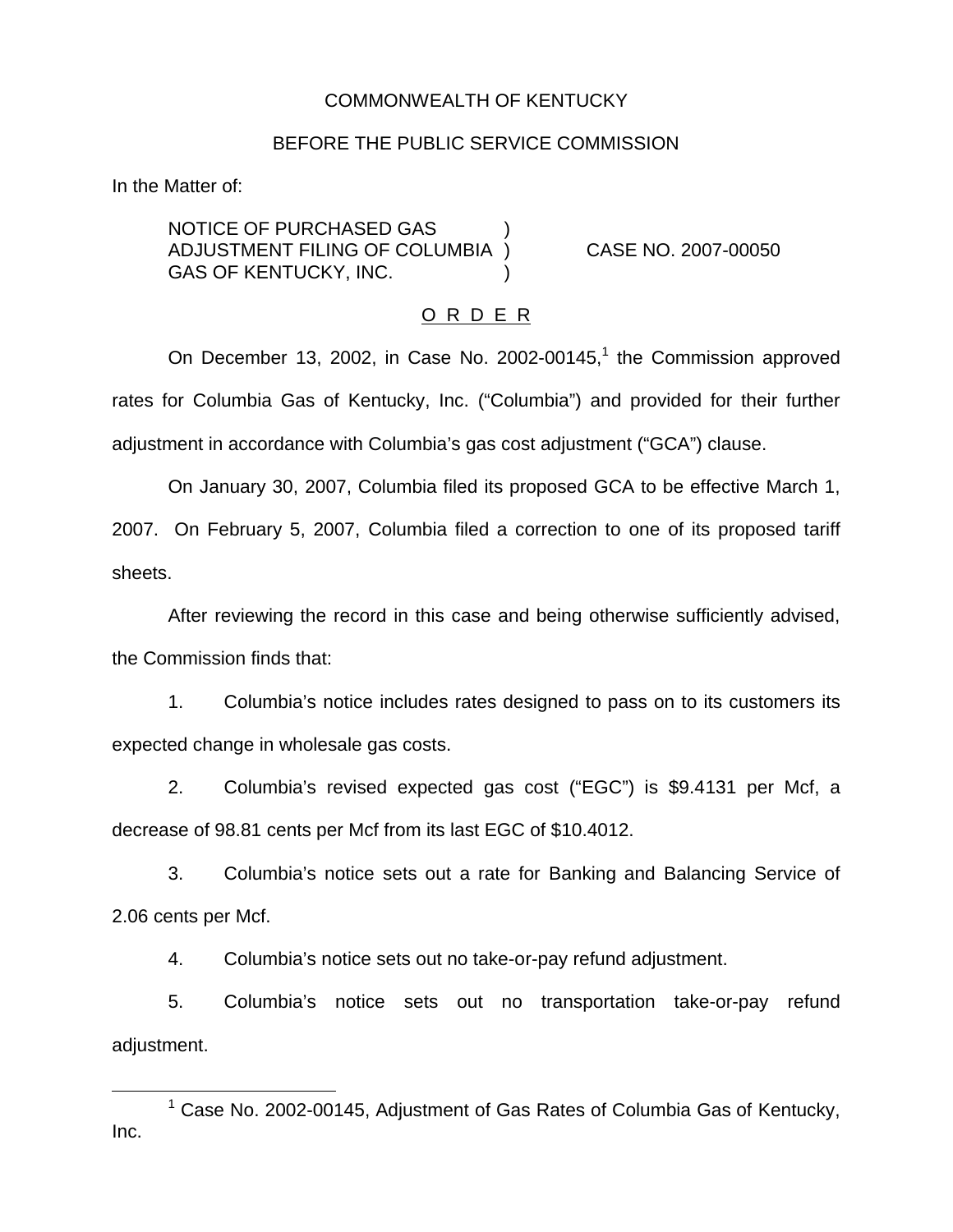6. Columbia's notice sets out no current quarter refund adjustment ("RA"). Columbia's notice sets out a total RA of (.07) cent per Mcf, which is an increase of 1.24 cent per Mcf from the prior RA.

7. Columbia's notice sets out an annual actual cost adjustment of (\$1.9761) per Mcf, which is no change from the previous rate.

8. Columbia's notice sets out a balancing adjustment of (\$1.1408) per Mcf, which is a decrease of \$1.1414 per Mcf from the previous rate.

9. Columbia's notice sets out a Special Agency Service refund adjustment of (.02) cent per Mcf, which is no change from the previous rate.

10. Columbia's notice sets out a Gas Cost Incentive Adjustment of 2.81 cents per Mcf, which is an increase of .51 cent per Mcf from the previous rate.

11. Columbia's approved gas cost recovery rate ("GCR") is \$6.3234 per Mcf, which is \$2.1120 per Mcf less than its previous GCR of \$8.4354.

12. The rates in the Appendix to this Order are fair, just, and reasonable, and should be approved for billing with the final meter readings of the first billing cycle of March 2007, beginning on March 1, 2007.

IT IS THEREFORE ORDERED that the rates in the Appendix to this Order are approved for billing with the final meter readings beginning on March 1, 2007.

Done at Frankfort, Kentucky, this 27<sup>th</sup> day of February, 2007.

By the Commission

ATTEST:



Executive Director